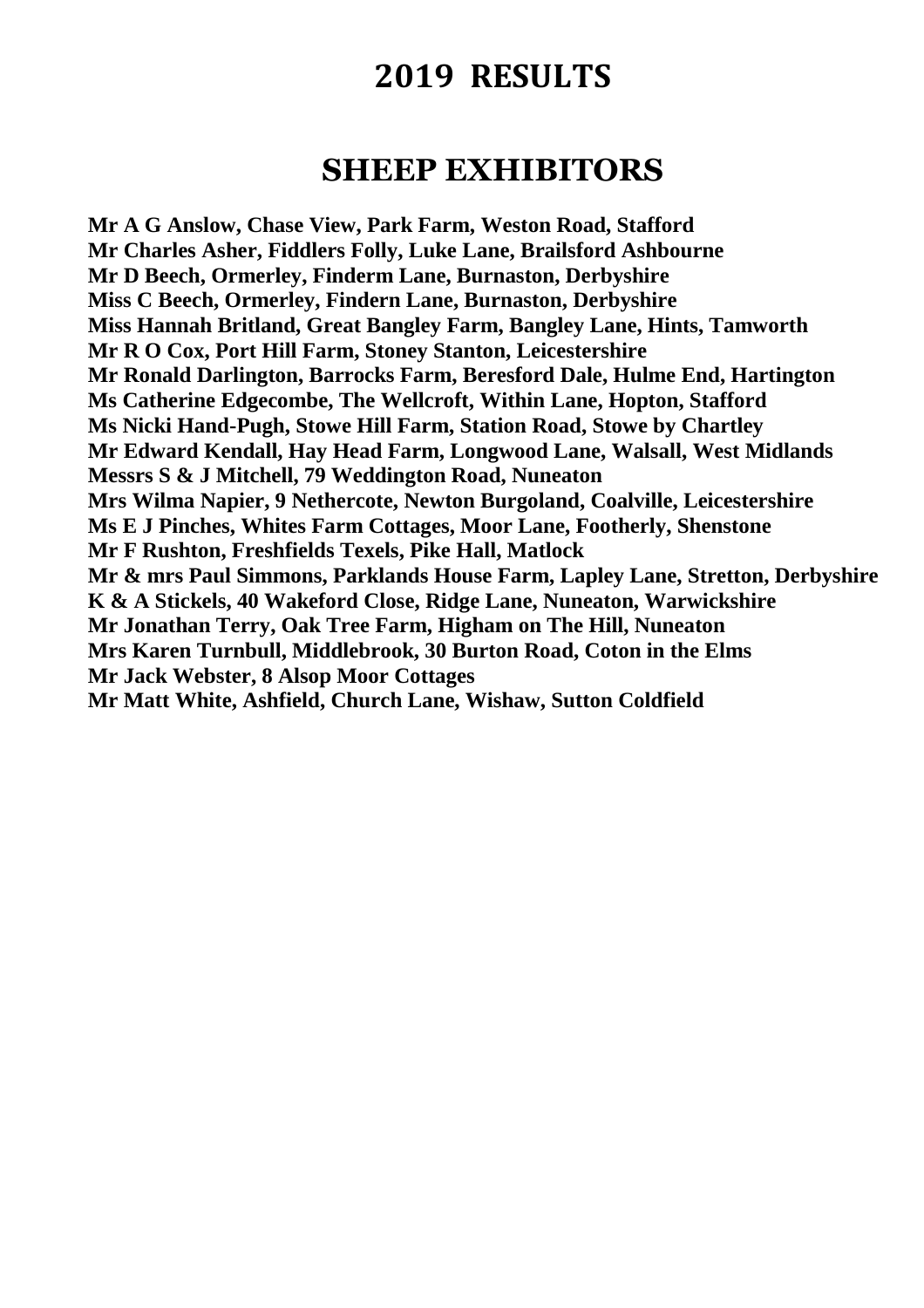# **2019 RESULTS PEDIGREE TEXELS**

#### **Class**

#### **50. Aged Ram Class**

 $1<sup>st</sup>$ Charles Asher

2nd Frank Rushton

#### **51. Shearling Ram**

- $1<sup>st</sup>$ Charles Asher
- 2nd Ronald Darlington
- 3rd Edward Kendall
- Res Edward Kendall

#### **52. Ram Lamb**

- $1<sup>st</sup>$ Frank Rushton
- 2nd Edward Kendall
- 3rd Charles Asher
- Res Edward Kendall

#### **53. Aged Ewe**

 $1<sup>st</sup>$ Charles Kendall

2nd Frank Rushton

#### **54. Theave**

- $1<sup>st</sup>$ **Frank Rushton**
- 2nd Charles Asher
- 3rd Charels Asher
- Res Frank Rushton

### **55. Ewe Lamb**

- $1<sup>st</sup>$ Frank Rushton
- 2nd Frank Rushton
- 3rd Edward Kendall
- Res Edward Kendall
- **56. Two Females and one Ram** bred by the exhibitor and to have been entered in Classes 50-55 inclusive
- $1<sup>st</sup>$ **Frank Rushton**
- 2n<sup>d</sup> Charles Asher
- 3rd Edward Kendall
- Res Ronald Darlington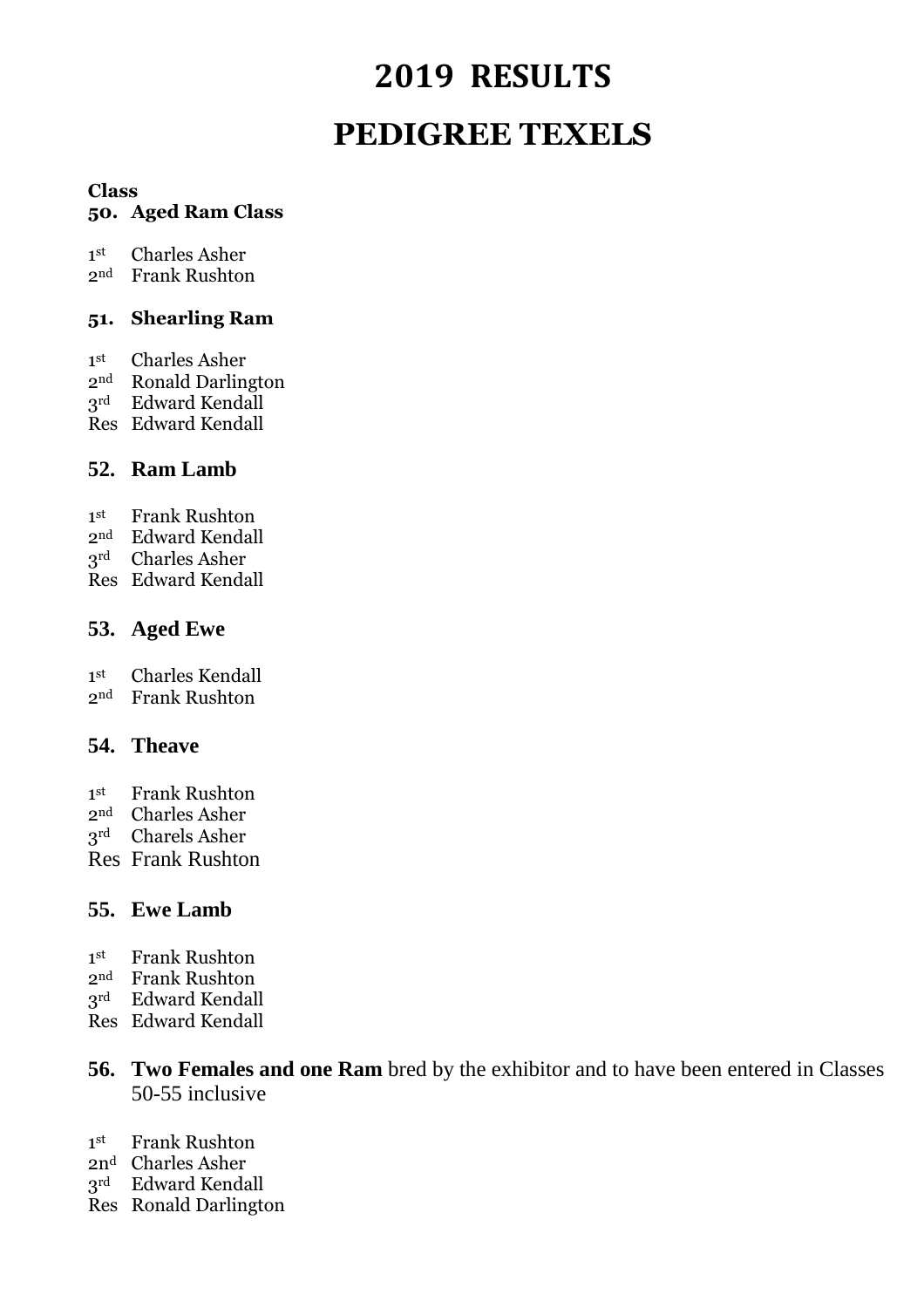**Champion** The John Lockhart Challenge Cup, *kindly presented by J G Lockhart, Esq., Shirrall* awarded to Mr Frank Rushton

Reserve

Charles Asher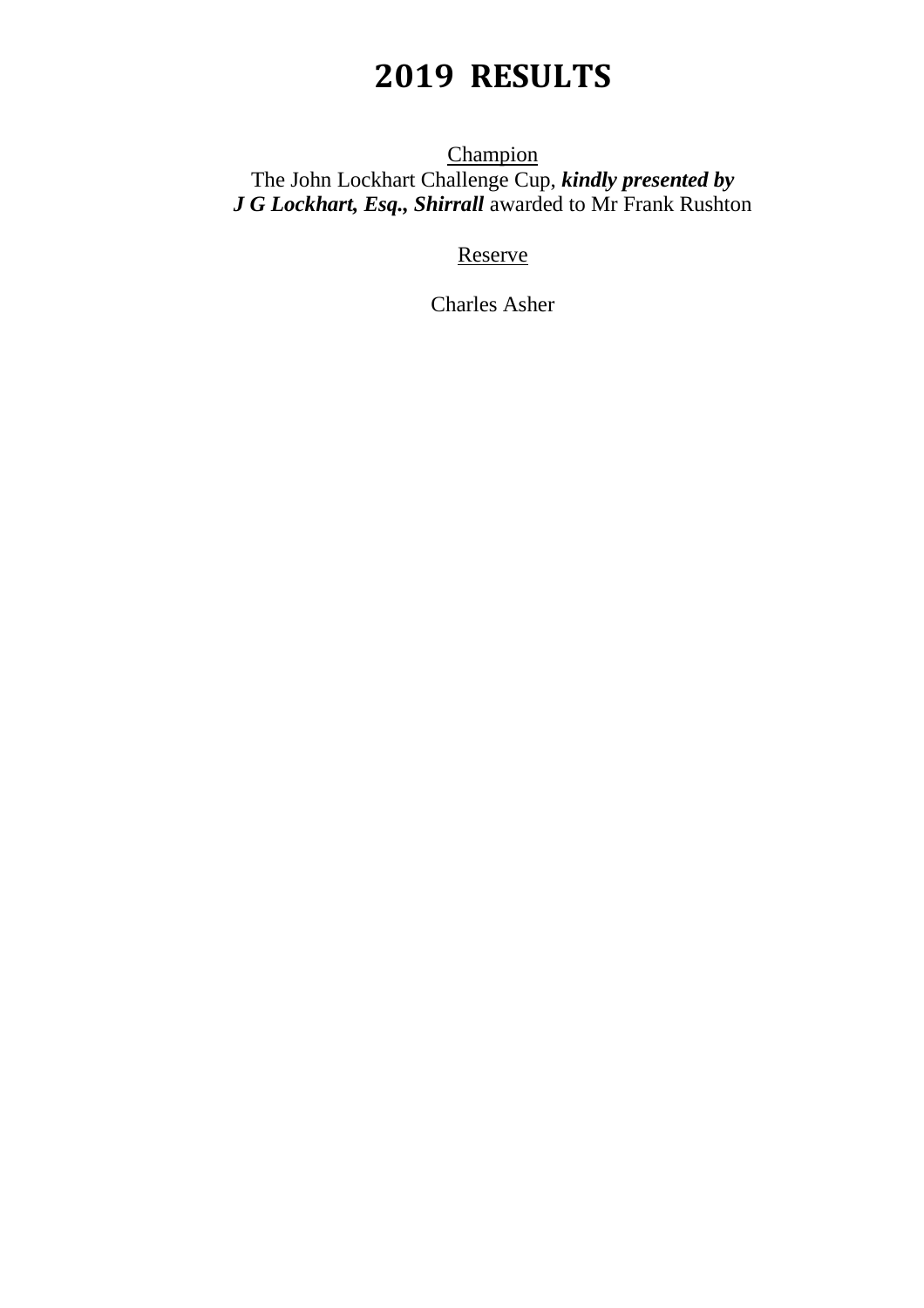# **2019 RESULTS ANY BRITISH BREED**

#### **Class 64. Aged Ram**

| 1st Jack Webster   |                           | NCC     |
|--------------------|---------------------------|---------|
| 2nd Ms E J Pinches | <b>Just Three Xplorer</b> | Ryeland |
| 3rd Mr D Beech     |                           | NCC     |
| Res Mr A G Anslow  | Chase Wyzie               | Ryeland |

### **65. Shearling Ram**

| 1st Jonathan Terry | Dorset Horns            |
|--------------------|-------------------------|
| 2nd $R$ O Cox      | Southdown               |
| 3rd Karen Turnbull | <b>Coloured Ryeland</b> |
| Res R O Cox        | Southdown               |
|                    | Black-a-licious Yobo    |

### **66. Ram Lamb**

| 1st Karen Turnbull      | Black-a-licious Zulu Warrior | <b>Coloured Ryeland</b> |
|-------------------------|------------------------------|-------------------------|
| 2nd Jack Webster        |                              | NCC.                    |
| 3rd Jonathan Terry      |                              | Dorset Horns            |
| Res Catherine Edgecombe | Wellcombe Zoro               | <b>Coloured Ryeland</b> |

### **67. Aged Ewe**

| 1st Mr D Beech     |                          | NCC <sup>1</sup>        |
|--------------------|--------------------------|-------------------------|
| 2nd Karen Turnbull | Black-a-licious Umbrella | <b>Coloured Ryeland</b> |
| 3rd $R$ O Cox      |                          | Southdown               |
| Res Mr D Beech     |                          | NCC.                    |

#### **68. Theave**

| 1st Mr D Beech    |            | <b>NCC</b> |
|-------------------|------------|------------|
| 2nd Jack Webster  |            | <b>NCC</b> |
| 3rd Mr A G Anslow | Chase Yola | Colo       |
| Res Mr A G Anslow | Chase Yoko | Colo       |

### **69. Ewe Lamb**

1st Mr D Beech NCC

Yola Coloured Ryeland Yoko Coloured Ryeland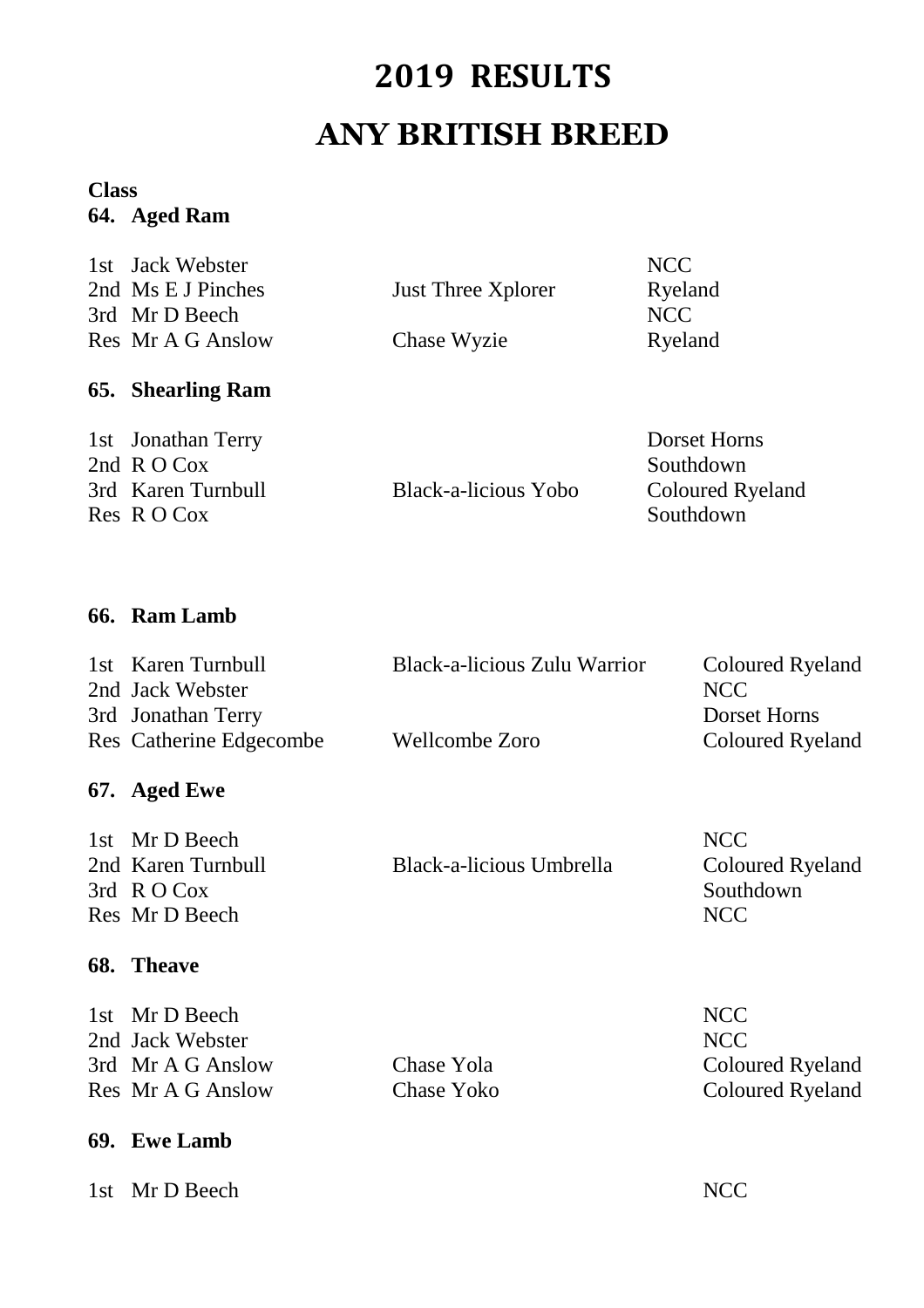2nd Karen Turnbull Black-a-licious Zinnia Coloured Ryeland Res Jack Webster NCC

3rd Mr A G Anslow Pirehill Zavannah Coloured Ryeland

**70. Two Females and one Ram** bred by the exhibitor and to have been entered in Classes 64-69 inclusive

1<sup>st</sup> Mr D Beech NCC 2nd 3rd Nicki Hand-Pugh Herdwick Res R O Cox Southdown

**Champion** 

The Cozens Challenge Cup**,** *kindly presented by the late H S Cozens Esq*, awarded to Jack Webster.

> Reserve Champion Mr D Beech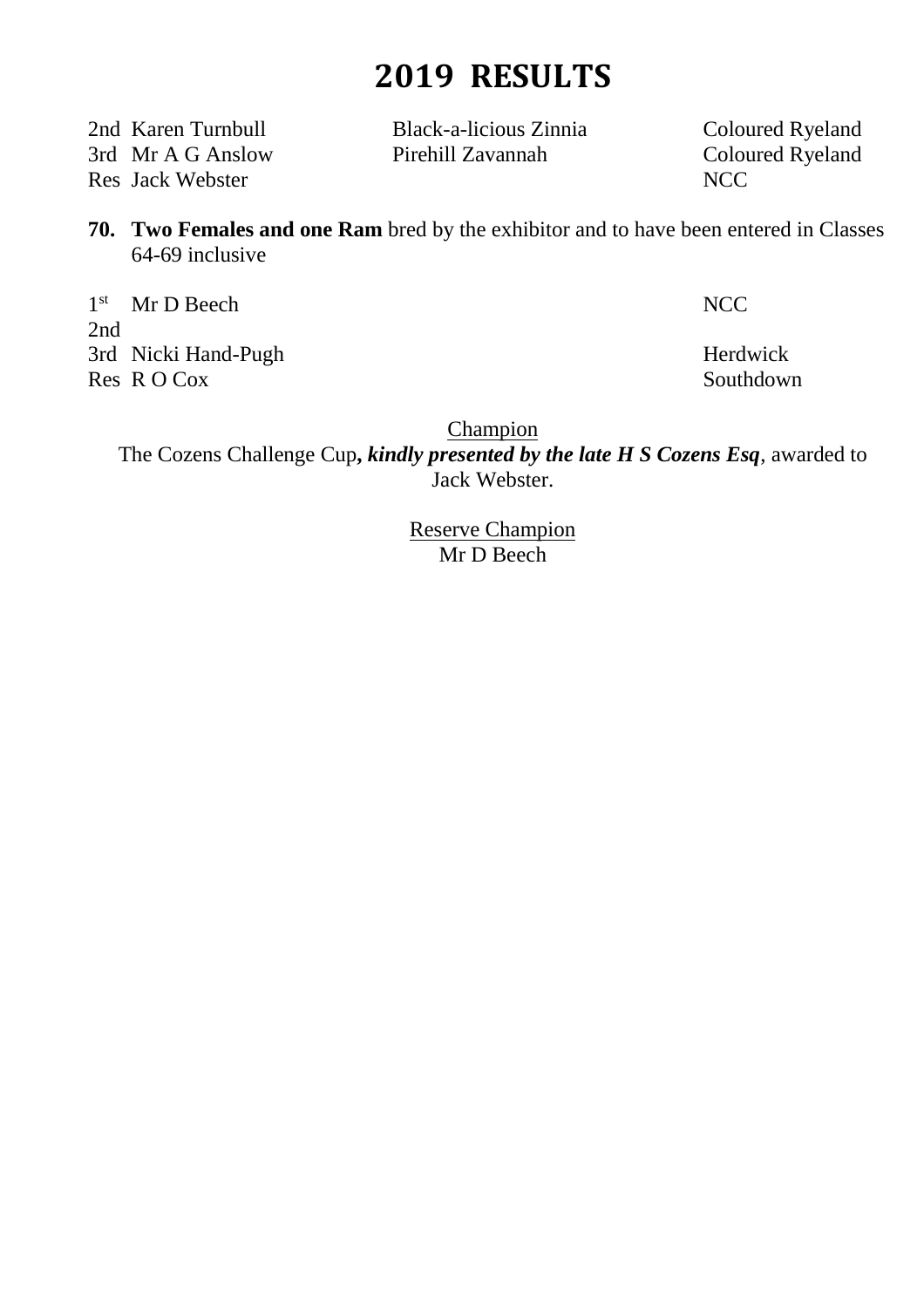### **ANY CONTINENTAL BREED (OTHER THAN TEXEL)**

**Class**

| 71.                                                   |                                           | <b>Aged Ram</b>                                                                                                        |                                                                      |                                                                            |
|-------------------------------------------------------|-------------------------------------------|------------------------------------------------------------------------------------------------------------------------|----------------------------------------------------------------------|----------------------------------------------------------------------------|
|                                                       | 1st                                       | <b>Matt White</b>                                                                                                      | Charolais                                                            |                                                                            |
| 72.                                                   |                                           | <b>Shearling Ram</b>                                                                                                   |                                                                      |                                                                            |
|                                                       | 1st                                       | Mr Ronald Darlington                                                                                                   | Dumbledore                                                           | <b>Blue Texel</b>                                                          |
| 73.                                                   |                                           | <b>Ram Lamb</b>                                                                                                        |                                                                      |                                                                            |
|                                                       | 1st<br>2 <sup>nd</sup><br>3 <sup>rd</sup> | Mr Ronald Darlington<br>Miss Hannah Britland<br>R O Cox                                                                | Dumbledore                                                           | <b>Blue Texel</b><br>Prestige Hazel G Force Zwartbles<br><b>Blue Texel</b> |
| 74.                                                   |                                           | <b>Aged Ewe</b>                                                                                                        |                                                                      |                                                                            |
|                                                       | 1st<br>2 <sup>nd</sup><br>3 <sup>rd</sup> | <b>Matt White</b><br>Hannah Britland<br>Mr Ronald Darlington<br>The Wynne Price Memorial Cup was awarded to Matt White | Charolais<br><b>Great Bangley Darcy</b>                              | Zwartbles<br><b>Blue Texel</b>                                             |
|                                                       |                                           |                                                                                                                        | Reserve was Hannah Britland                                          |                                                                            |
| 75.                                                   | <b>Theave</b>                             |                                                                                                                        |                                                                      |                                                                            |
| 1 <sup>st</sup><br>2 <sup>nd</sup><br>3 <sup>rd</sup> |                                           | Mr Ronald Darlington<br>R O Cox<br><b>Miss Hannah Britland</b>                                                         | <b>Blue Texel</b><br><b>Blue Texel</b><br><b>Great Bangley Darcy</b> | Zwartble                                                                   |

#### **76. Ewe Lamb**

| 1 <sup>st</sup> | Mr Ronald Darlington       | <b>Blue Texel</b> |
|-----------------|----------------------------|-------------------|
|                 | $2nd$ Mr Ronald Darlington | <b>Blue Texel</b> |
| $3^{\text{rd}}$ | R O Cox                    | <b>Blue Texel</b> |

#### **77. Group of Three - Two Females and one Ram bred by the exhibitor and to have been entered in Classes 71-76 inclusive**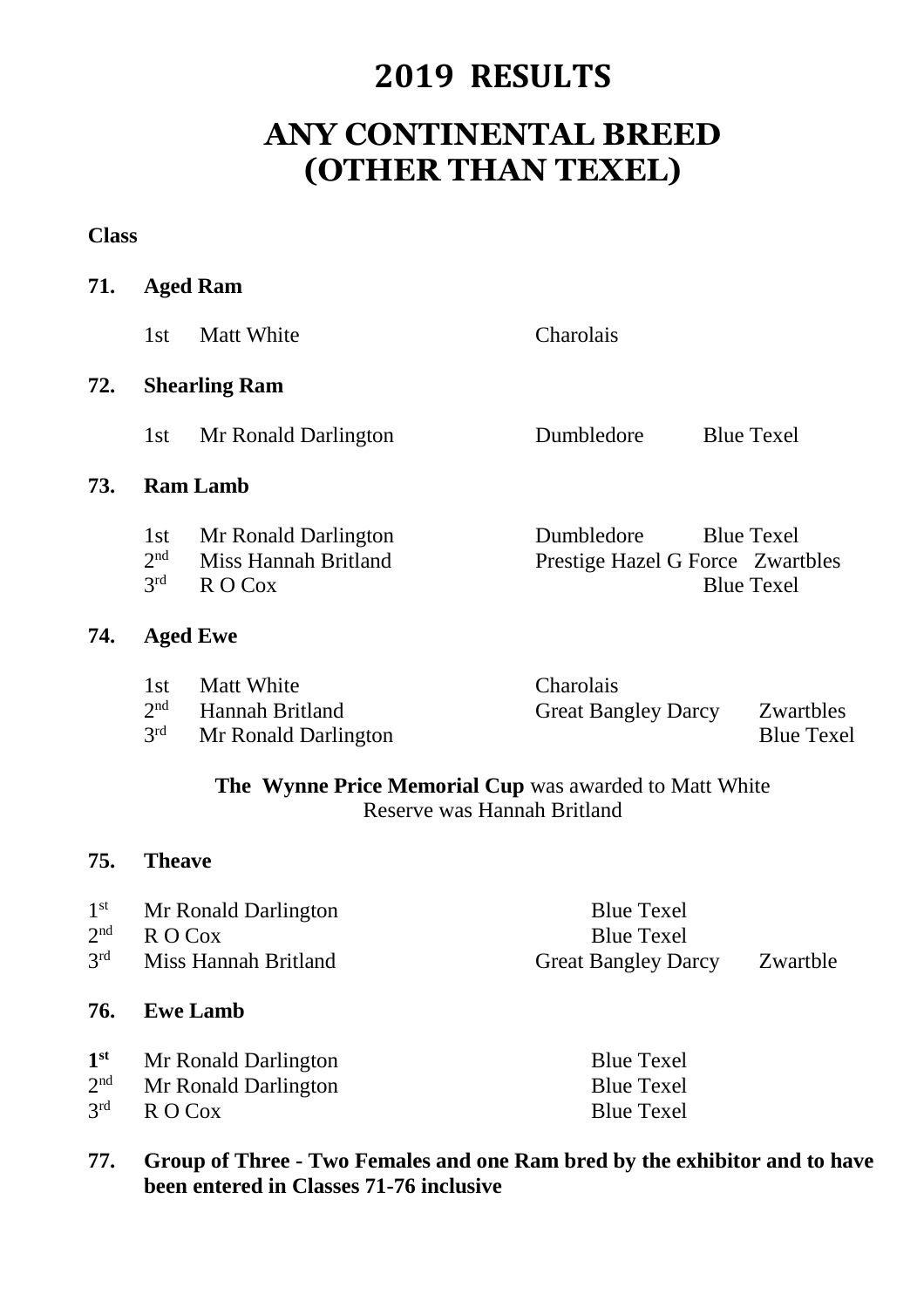$1^{\rm st}$ Mr Ronald Darlington<br>
Matt White Charolais  $2<sup>nd</sup>$ Matt White

The W H Turner Challenge Cup, *kindly presented by The Late W H Turner Esq* awarded to Matt White

> Reserve Mr Ronald Darlington